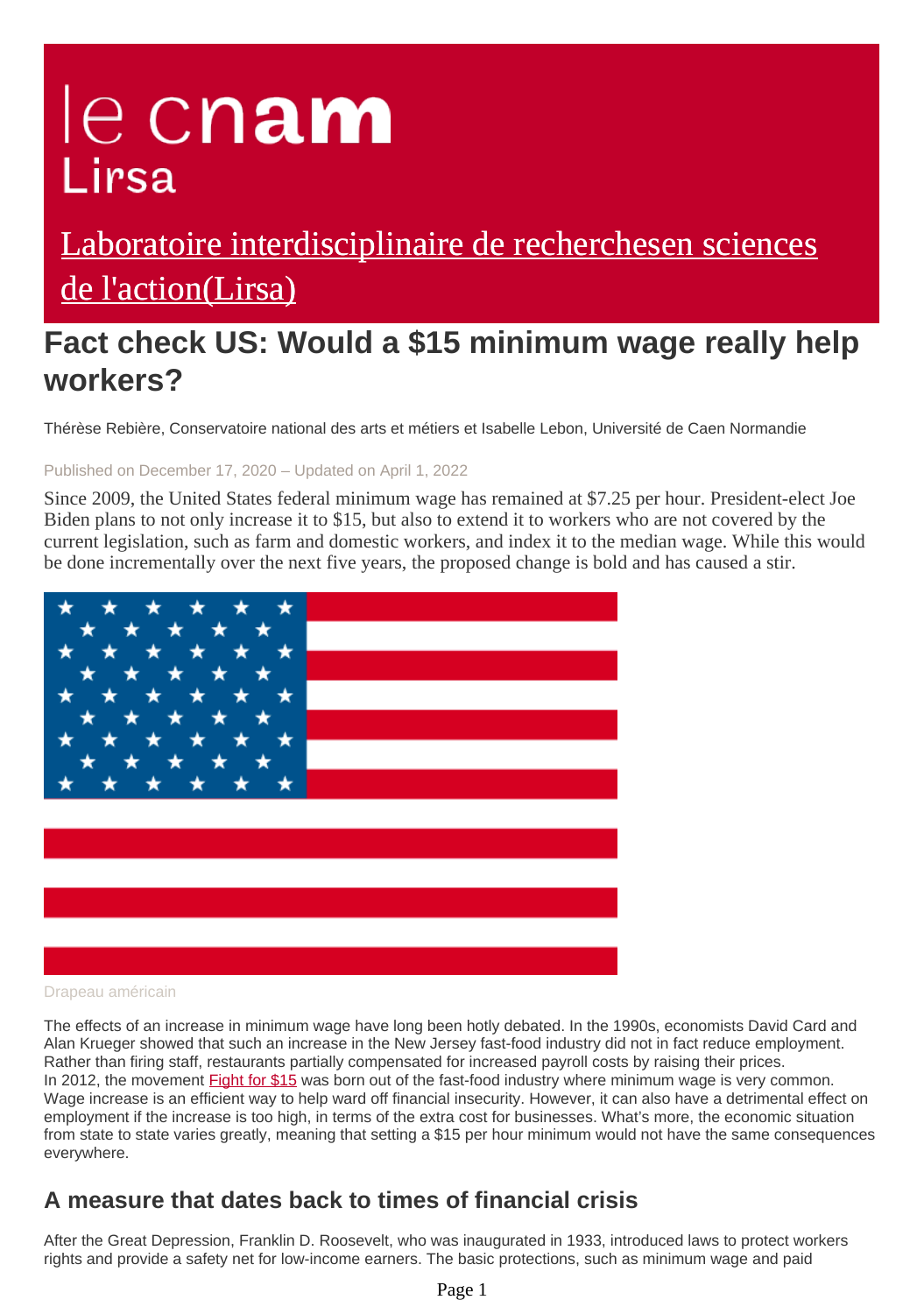overtime, meant that workers received a more equitable part of the added value generated by their work. More recently, in 2014, Barack Obama tried to [increase the minimum wage](https://www.theguardian.com/business/2016/sep/05/barack-obama-us-minimum-wage-republicans-tom-perez) to combat the disastrous economic fallout of the subprime mortgage crisis. However, this measure was [blocked by the Republican-led Congress](https://www.reuters.com/article/us-usa-senate-minimumwage-idUSBREA3T0PT20140430).

Donald Trump has [flipped flopped](https://www.vox.com/2020/10/22/21529733/donald-trump-minimum-wage-debate) several times on this subject. Initially, he was in favor of increasing the federal minimum to \$10 per hour. Then, he left the decision to the states, before raging against it during the last presidential [debate.](https://www.washingtonpost.com/business/2020/10/23/debate-minimum-wage-increase/) In 2019, the Democratic House of Representatives [voted to increase the federal minimum wage](https://www.nytimes.com/2019/07/18/us/politics/minimum-wage.html) to \$15 per hour by 2025. But that also came to nothing, as it was rejected by the Republican-controlled Senate.

However, the wind seems to have changed. Florida, which was won by Trump, also voted on an amendment during the presidential elections to increase minimum wage to \$15. [60% of voters were in favor](https://ballotpedia.org/Florida_Amendment_2,_%2415_Minimum_Wage_Initiative_(2020)).

#### **Same minimum wage, different purchasing power**

In 1938, the hourly minimum was set as \$0.25, and [increased more or less regularly](https://www.pewresearch.org/fact-tank/2017/01/04/5-facts-about-the-minimum-wage/) over the next several decades, eventually reaching \$7.25 in 2009. That is where it has stayed ever since. However, while the wage itself has stayed the same, those dollars correspond to an ever- [decreasing](https://fred.stlouisfed.org/graph/?g=ex3l) purchasing power due to inflation.

Nowadays, what the minimum wage can buy is even less than at the end of the 1990s. It was actually in the 1960s that minimum wage was worth the most, with a peak in 1968 when it was worth nearly [\\$10 in today's money](https://www.epi.org/blog/raising-the-minimum-wage-to-15-by-2025-will-restore-bargaining-power-to-workers-during-the-recovery-from-the-pandemic/). This two-fold observation alone justifies Biden's plan to increase minimum wage. However, the actual impact that such an increase will have remains to be seen, as each state will be affected differently.

## **Few workers are being paid the minimum wage**

In 2019, the [Bureau of Labor Statistics](https://www.bls.gov/opub/reports/minimum-wage/2019/home.htm) (BLS) estimated that 392,000 workers receive minimum wage – that is, less than 0.5% of workers paid hourly, and 0.28% of all workers (a percentage that has been regularly decreasing since 2010). That being said, it should be noted that 1.2 million workers are still paid below minimum wage, accounting for 1.47% of workers paid hourly (0.85% of all workers). However, this number does include workers who receive commission and tips and may receive a total salary that is much higher overall. The rest represents workers who are not covered by current legislation (such as farmworkers). In comparison, [13.4% of French workers](https://www.lefigaro.fr/conjoncture/la-part-des-salaries-remuneres-au-smic-au-plus-haut-depuis-11-ans-20191213) receive minimum wage, which was last increased in 2019.

In reality, [a significantly higher minimum wage than the federal minimum applies](https://www.dol.gov/agencies/whd/minimum-wage/state#wy) in many part of the US, due to more advantageous local legislation. As it happens, states, counties and cities can set a higher minimum wage than the federal rate. The general rule is that the highest minimum applies in the geographic area in question. This still means that when no local legislation is more favorable, employers can apply the federal minimum wage.

In California, for instance, minimum wage was increased to \$12 per hour on 1 January 2020. The state has been steadily increasing the minimum since 2017, with a [plan](https://www.dir.ca.gov/dlse/faq_minimumwage.htm) to reach \$15 per hour on 1 January 2023. In San Francisco, the local government voted to [increase the minimum wage](https://sfgov.org/olse/minimum-wage-ordinance-mwo) in 2014, a change that would affect all the city's workers. In 2018, the target of \$15 per hour was reached; since then, the minimum has increased in line with the consumer price index. On January, 1st 2020, it was \$16.07 per hour.

Right now, some 30 of the 50 US states already enforce a higher minimum wage than the federal minimum, and [10](https://joinhomebase.com/blog/state-minimum-wage-2021/) [states,](https://joinhomebase.com/blog/state-minimum-wage-2021/) three of which are led by Republicans, plan to increase it over the coming years, to \$15.

#### **What impact would \$15 per hour have on a federal level?**

According to the [Economic Policy Institute,](https://www.epi.org/publication/minimum-wage-15-by-2025/) raising the federal minimum wage to \$15 by 2025 would increase the salary of 20% of wage-earning Americans. But this increase could also have a negative effect on employment. A [report](https://www.cbo.gov/system/files/2019-07/CBO-55410-MinimumWage2019.pdf) from the Congressional Budget Office (CBO) concluded that this extra cost to businesses would indeed cause a drop in people living under the poverty line, but also the loss of 1.3 million jobs nationwide.

The truth is that the risk is not the same across the country. It depends on the state, those that are currently the furthest from \$15 per hour being the most at risk. As it happens, states greatly differ in their economic situation. For example, in 2019, California had a minimum wage of \$12 per hour, that is, 56% of the median wage (such that half of the employees earn less and the other half earn more). On the other hand, in Louisiana, average labor productivity is [21% lower](https://www.bls.gov/lpc/state-productivity.htm) than in California. There, the federal minimum of \$7.25 applies, that is, 44% of the median wage.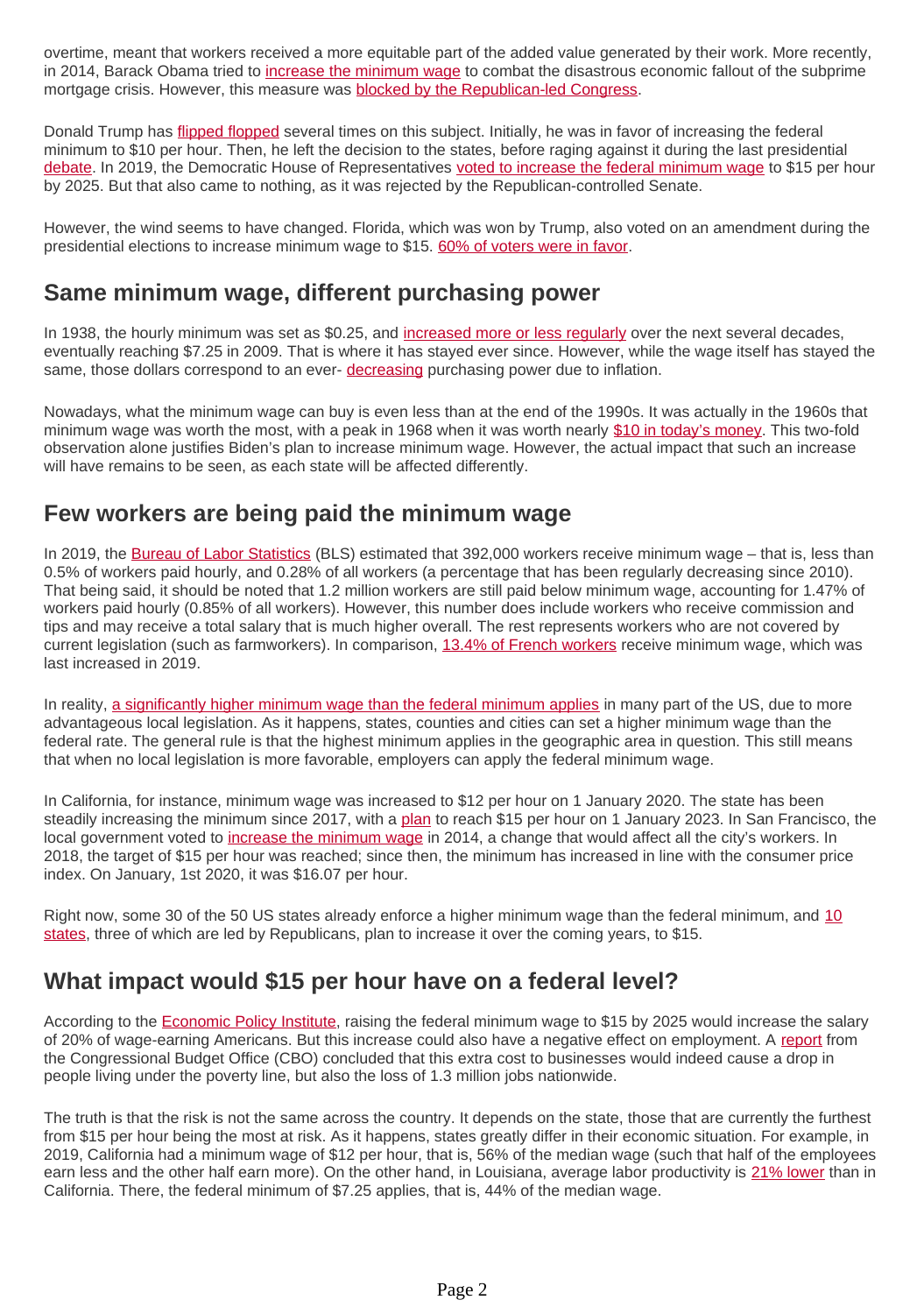|                        | State          | Minimum<br>wage | Hourly<br>median<br>wage | Ratio | Minimum wage<br>forthcoming changes                |
|------------------------|----------------|-----------------|--------------------------|-------|----------------------------------------------------|
| Low<br>median<br>wage  | Mississippi    | \$7.25          | \$15.00                  | 48%   | \$10 by 2023                                       |
|                        | Louisiana      | \$7.25          | \$16.66                  | 44%   |                                                    |
|                        | Alabama        | \$7.25          | \$16.73                  | 43%   |                                                    |
|                        | South Carolina | \$7.25          | \$16.68                  | 44%   |                                                    |
| High<br>median<br>wage | New York       | \$11.10         | \$22.44                  | 49%   | Yearly rise until \$15 is<br>reached               |
|                        | California     | \$12.00         | \$21.24                  | 56%   | \$15 by 2023                                       |
|                        | Massachusetts  | \$12.00         | \$24.14                  | 50%   | \$15 by 2023                                       |
|                        | Washington     | \$12.00         | \$23.15                  | 52%   | Rise indexed on cost of<br>living from 2021 onward |

#### Hourly median wage and minimum wage, 2019

Reading: In Louisiana, 50% of wage-workers earn less than \$16.66 per hour and 50% earn more. The applicable minimum wage of \$7.25 corresponds to 44% of this median wage.

Source: BLS (OES survey), authors provided. Author provided

There is, however, another argument for increasing the minimum wage at the federal level. The gap between minimum wage and median wage for full-time jobs is much lower in the United States than in most developed countries. For example, in 2019, the federal minimum was only 32% of the median wage, whereas in France, it represented 61% of the median wage.

## Ratio of minimum wage over median wage for full-time workers, 2019

| Germany              | 48% |
|----------------------|-----|
| Canada               | 51% |
| Spain                | 49% |
| <b>United States</b> | 32% |
| France               | 61% |
| Netherlands          | 47% |
| Portugal             | 61% |
| United Kingdom       | 55% |

Source: OCDE, authors provided.

Increasing the federal minimum wage could be an efficient way to assist low-income American workers in a post-pandemic world. The Republican Senate may yet block the Democrats' proposal of \$15 per hour in 2021, as they did in 2019. However, the fact that several Republican states plan to increase their minimum leaves hope for, perhaps, a more modest increase.

Translated from the French by Rosie Marsland for [Fast ForWord](http://www.fastforword.fr/en).

[Thérèse Rebière,](https://theconversation.com/profiles/therese-rebiere-1032905) Maître de conférences en économie, [Conservatoire national des arts et métiers \(CNAM\)](https://theconversation.com/institutions/conservatoire-national-des-arts-et-metiers-cnam-2427) et [Isabelle](https://theconversation.com/profiles/isabelle-lebon-1034765) [Lebon,](https://theconversation.com/profiles/isabelle-lebon-1034765) Professeur des [Université](https://theconversation.com/institutions/universite-de-caen-normandie-2555)s, directrice adjointe du Centre de recherche en économie et management, *Université* [de Caen Normandie](https://theconversation.com/institutions/universite-de-caen-normandie-2555)